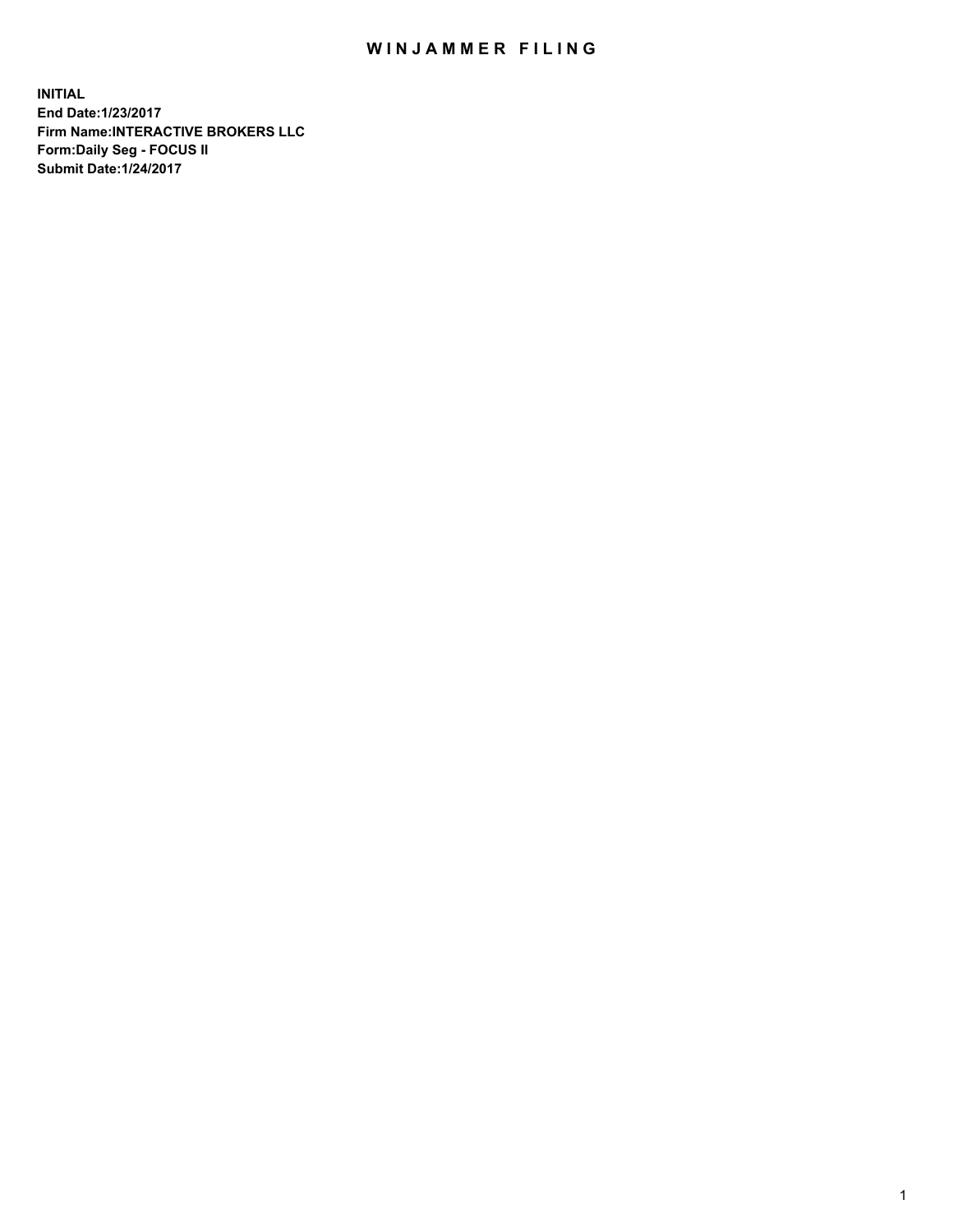## **INITIAL End Date:1/23/2017 Firm Name:INTERACTIVE BROKERS LLC Form:Daily Seg - FOCUS II Submit Date:1/24/2017 Daily Segregation - Cover Page**

| Name of Company<br><b>Contact Name</b><br><b>Contact Phone Number</b><br><b>Contact Email Address</b>                                                                                                                                                                                                                          | <b>INTERACTIVE BROKERS LLC</b><br><b>James Menicucci</b><br>203-618-8085<br>jmenicucci@interactivebrokers.c<br>om |
|--------------------------------------------------------------------------------------------------------------------------------------------------------------------------------------------------------------------------------------------------------------------------------------------------------------------------------|-------------------------------------------------------------------------------------------------------------------|
| FCM's Customer Segregated Funds Residual Interest Target (choose one):<br>a. Minimum dollar amount: ; or<br>b. Minimum percentage of customer segregated funds required:%; or<br>c. Dollar amount range between: and; or<br>d. Percentage range of customer segregated funds required between:% and%.                          | $\overline{\mathbf{0}}$<br>0<br>155,000,000 245,000,000<br>0 <sub>0</sub>                                         |
| FCM's Customer Secured Amount Funds Residual Interest Target (choose one):<br>a. Minimum dollar amount: ; or<br>b. Minimum percentage of customer secured funds required:%; or<br>c. Dollar amount range between: and; or<br>d. Percentage range of customer secured funds required between: % and %.                          | $\overline{\mathbf{0}}$<br>0<br>80,000,000 120,000,000<br>0 <sub>0</sub>                                          |
| FCM's Cleared Swaps Customer Collateral Residual Interest Target (choose one):<br>a. Minimum dollar amount: ; or<br>b. Minimum percentage of cleared swaps customer collateral required:% ; or<br>c. Dollar amount range between: and; or<br>d. Percentage range of cleared swaps customer collateral required between:% and%. | $\overline{\mathbf{0}}$<br>$\overline{\mathbf{0}}$<br>0 <sub>0</sub><br><u>00</u>                                 |

Attach supporting documents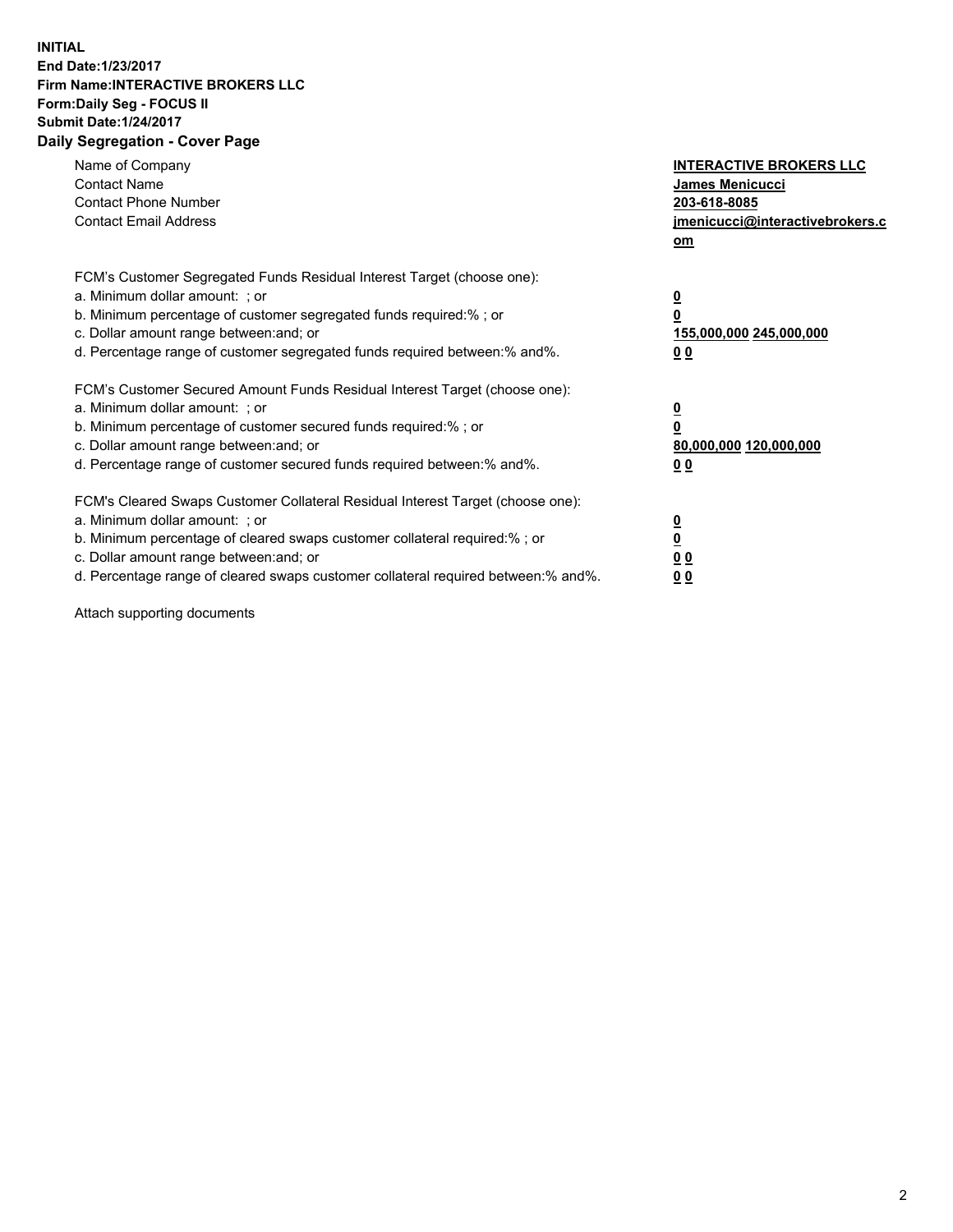## **INITIAL End Date:1/23/2017 Firm Name:INTERACTIVE BROKERS LLC Form:Daily Seg - FOCUS II Submit Date:1/24/2017**

## **Daily Segregation - Secured Amounts**

|     | Foreign Futures and Foreign Options Secured Amounts                                         |                                  |
|-----|---------------------------------------------------------------------------------------------|----------------------------------|
|     | Amount required to be set aside pursuant to law, rule or regulation of a foreign            | $0$ [7305]                       |
|     | government or a rule of a self-regulatory organization authorized thereunder                |                                  |
| 1.  | Net ledger balance - Foreign Futures and Foreign Option Trading - All Customers             |                                  |
|     | A. Cash                                                                                     | 344,752,119 [7315]               |
|     | B. Securities (at market)                                                                   | $0$ [7317]                       |
| 2.  | Net unrealized profit (loss) in open futures contracts traded on a foreign board of trade   | 8,718,738 [7325]                 |
| 3.  | Exchange traded options                                                                     |                                  |
|     | a. Market value of open option contracts purchased on a foreign board of trade              | 108,836 [7335]                   |
|     | b. Market value of open contracts granted (sold) on a foreign board of trade                | <u>-22,566</u> [7337]            |
| 4.  | Net equity (deficit) (add lines 1. 2. and 3.)                                               | 353,557,127 [7345]               |
| 5.  | Account liquidating to a deficit and account with a debit balances - gross amount           | 264,134 [7351]                   |
|     | Less: amount offset by customer owned securities                                            | 0 [7352] 264,134 [7354]          |
| 6.  | Amount required to be set aside as the secured amount - Net Liquidating Equity              | 353,821,261 [7355]               |
|     | Method (add lines 4 and 5)                                                                  |                                  |
| 7.  | Greater of amount required to be set aside pursuant to foreign jurisdiction (above) or line | 353,821,261 [7360]               |
|     | 6.                                                                                          |                                  |
|     | FUNDS DEPOSITED IN SEPARATE REGULATION 30.7 ACCOUNTS                                        |                                  |
| 1.  | Cash in banks                                                                               |                                  |
|     | A. Banks located in the United States                                                       | 500,000 [7500]                   |
|     | B. Other banks qualified under Regulation 30.7                                              | 0 [7520] 500,000 [7530]          |
| 2.  | Securities                                                                                  |                                  |
|     | A. In safekeeping with banks located in the United States                                   | 406,955,011 [7540]               |
|     | B. In safekeeping with other banks qualified under Regulation 30.7                          | 0 [7560] 406,955,011 [7570]      |
| 3.  | Equities with registered futures commission merchants                                       |                                  |
|     | A. Cash                                                                                     | $0$ [7580]                       |
|     | <b>B.</b> Securities                                                                        | $0$ [7590]                       |
|     |                                                                                             | $0$ [7600]                       |
|     | C. Unrealized gain (loss) on open futures contracts<br>D. Value of long option contracts    | $0$ [7610]                       |
|     | E. Value of short option contracts                                                          |                                  |
| 4.  |                                                                                             | 0 [7615] 0 [7620]                |
|     | Amounts held by clearing organizations of foreign boards of trade<br>A. Cash                |                                  |
|     | <b>B.</b> Securities                                                                        | $0$ [7640]                       |
|     |                                                                                             | $0$ [7650]                       |
|     | C. Amount due to (from) clearing organization - daily variation                             | $0$ [7660]                       |
|     | D. Value of long option contracts                                                           | $0$ [7670]                       |
|     | E. Value of short option contracts                                                          | 0 [7675] 0 [7680]                |
| 5.  | Amounts held by members of foreign boards of trade                                          |                                  |
|     | A. Cash                                                                                     | 66,378,061 [7700]                |
|     | <b>B.</b> Securities                                                                        | $0$ [7710]                       |
|     | C. Unrealized gain (loss) on open futures contracts                                         | 1,105,155 [7720]                 |
|     | D. Value of long option contracts                                                           | 108,836 [7730]                   |
|     | E. Value of short option contracts                                                          | -22,566 [7735] 67,569,486 [7740] |
| 6.  | Amounts with other depositories designated by a foreign board of trade                      | 0 [7760]                         |
| 7.  | Segregated funds on hand                                                                    | $0$ [7765]                       |
| 8.  | Total funds in separate section 30.7 accounts                                               | 475,024,497 [7770]               |
| 9.  | Excess (deficiency) Set Aside for Secured Amount (subtract line 7 Secured Statement         | 121,203,236 [7380]               |
|     | Page 1 from Line 8)                                                                         |                                  |
| 10. | Management Target Amount for Excess funds in separate section 30.7 accounts                 | 80,000,000 [7780]                |
| 11. | Excess (deficiency) funds in separate 30.7 accounts over (under) Management Target          | 41,203,236 [7785]                |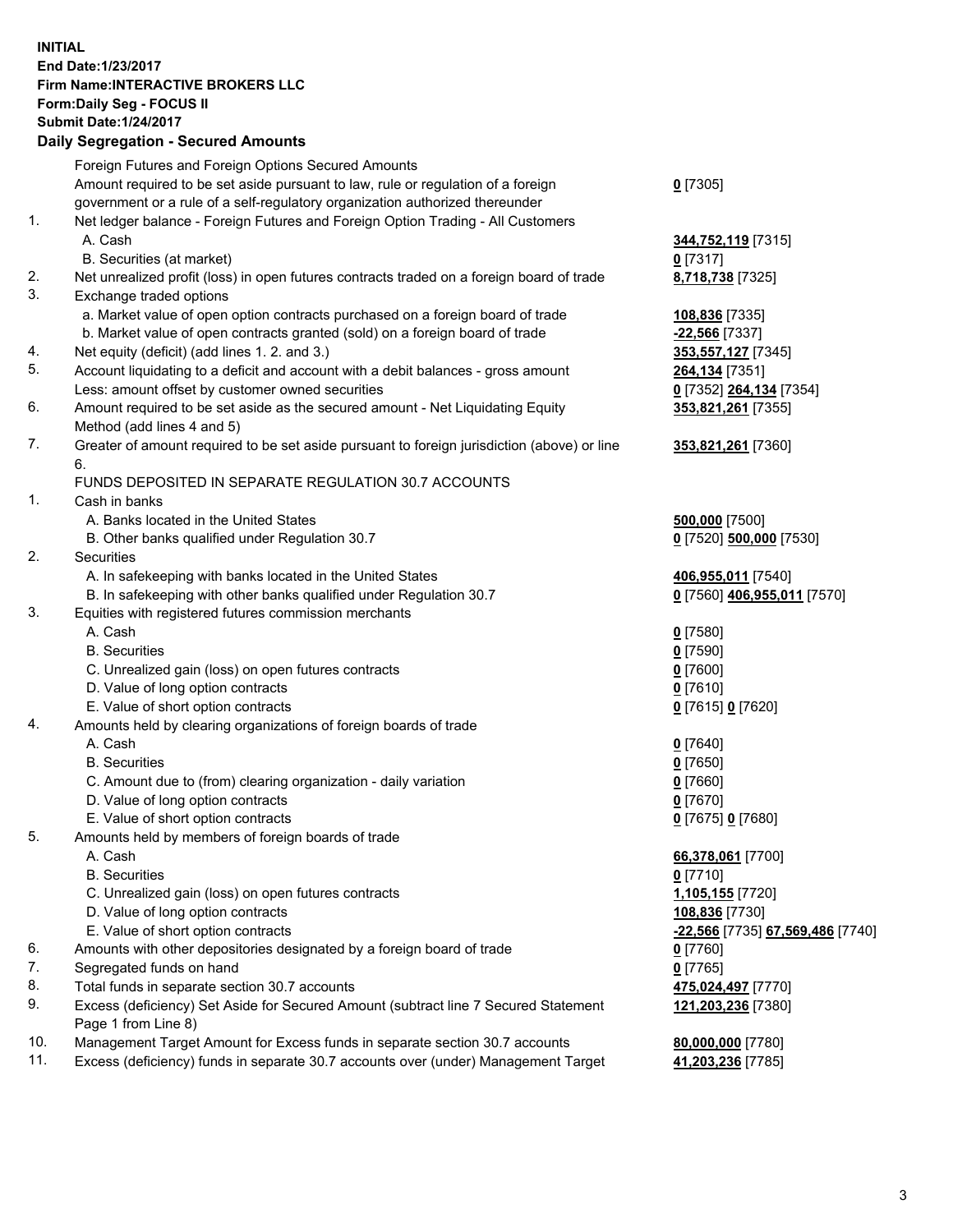**INITIAL End Date:1/23/2017 Firm Name:INTERACTIVE BROKERS LLC Form:Daily Seg - FOCUS II Submit Date:1/24/2017 Daily Segregation - Segregation Statement** SEGREGATION REQUIREMENTS(Section 4d(2) of the CEAct) 1. Net ledger balance A. Cash **3,238,437,239** [7010] B. Securities (at market) **0** [7020] 2. Net unrealized profit (loss) in open futures contracts traded on a contract market **7,899,687** [7030] 3. Exchange traded options A. Add market value of open option contracts purchased on a contract market **122,115,643** [7032] B. Deduct market value of open option contracts granted (sold) on a contract market **-202,735,403** [7033] 4. Net equity (deficit) (add lines 1, 2 and 3) **3,165,717,166** [7040] 5. Accounts liquidating to a deficit and accounts with debit balances - gross amount **164,871** [7045] Less: amount offset by customer securities **0** [7047] **164,871** [7050] 6. Amount required to be segregated (add lines 4 and 5) **3,165,882,037** [7060] FUNDS IN SEGREGATED ACCOUNTS 7. Deposited in segregated funds bank accounts A. Cash **121,833,038** [7070] B. Securities representing investments of customers' funds (at market) **2,027,133,354** [7080] C. Securities held for particular customers or option customers in lieu of cash (at market) **0** [7090] 8. Margins on deposit with derivatives clearing organizations of contract markets A. Cash **19,314,136** [7100] B. Securities representing investments of customers' funds (at market) **1,327,734,150** [7110] C. Securities held for particular customers or option customers in lieu of cash (at market) **0** [7120] 9. Net settlement from (to) derivatives clearing organizations of contract markets **-13,308,127** [7130] 10. Exchange traded options A. Value of open long option contracts **122,109,506** [7132] B. Value of open short option contracts **-202,731,112** [7133] 11. Net equities with other FCMs A. Net liquidating equity **0** [7140] B. Securities representing investments of customers' funds (at market) **0** [7160] C. Securities held for particular customers or option customers in lieu of cash (at market) **0** [7170] 12. Segregated funds on hand **0** [7150] 13. Total amount in segregation (add lines 7 through 12) **3,402,084,945** [7180] 14. Excess (deficiency) funds in segregation (subtract line 6 from line 13) **236,202,908** [7190] 15. Management Target Amount for Excess funds in segregation **155,000,000** [7194]

16. Excess (deficiency) funds in segregation over (under) Management Target Amount Excess

**81,202,908** [7198]